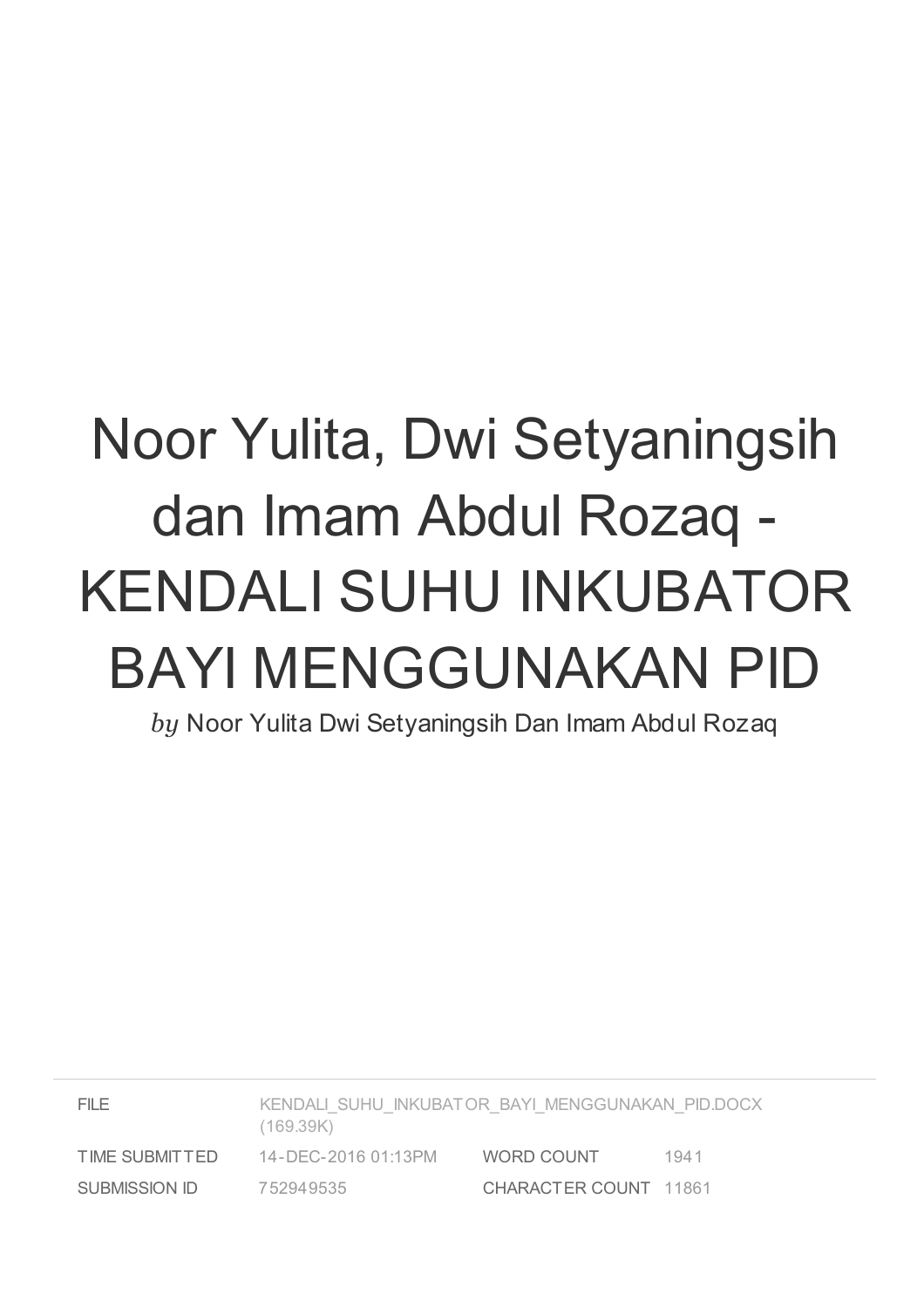#### KENDALI SUHU INKUBATOR BAYI MENGGUNAKAN PID

**Noor Yulita Dwi Setvaningsih** Fakultas Teknik, Program Studi Teknik Elektro Universitas Muria Kudus Email: noor.yulita@umk.ac.id

**Imam Abdul Rozag** Fakultas Teknik, Program Studi Teknik Elektro Universitas Muria Kudus Email: imam.rozaq@umk.ac.id

#### **ABSTRAK**

Dalam dunia kesehatan khususnya dalam penanganan bayi baru lahir, inkubator merupakan salah satu instrument yang tepat untuk mengatasi permasalahan-permasalahan dalam penanganan bayi baru lahir, salah satu masalah yang sering kali muncul pada bayi baru lahir adalah, bayi baru lahir belum bisa memproduksi panas tubuh secara alami. Yang membuat kestabilan tubuh bayi baru lahir terganggu. Sehingga salah satu parameter yang penting untuk dikendalikan dalam permasalahan ini adalah kondisi suhu ruang inkubator tersebut. Sistem kendali PID digunakan untuk mengendalikan kondisi suhu ruang inkubator tersebut. Sistem kendali yang digunakan pada permasalahan ini adalah sistem kendali digital. Parameter yang digunakan dalam sistem pengendalian ini adalah P, I dan D. Sistem kendali PID, ada tiga kondisi pengendalian yang dilakukan, kendali PI, kendali PD dan kendali PID, dari ketiga sistem kendali vang diterapkan pada kondisi ini, sistem kendali PID merupakan sistem pengendalian vang lebih optimal pada penelitian ini dibandingkan dengan sistem kendali PI. Dengan sistem kendali PID nilai overshoot yang dihasilkan sebesar 8,08 %, dan untuk sistem kendali PI nilai overshoot yang dihasilkan sebesar 39,34%, serta sistem dalam mencapai kondisi steady state menggunakan kendali PID berada pada detik ke 24 dan kendali PI berada pada detik ke 27.

Kata kunci: PID, inkubator bayi, suhu, sistem kendali digital, bayi baru lahir, close loop.

#### **ABSTRACT**

In the world of health, especially in the handling of newborns, incubators is one instrument that is appropriate to address the problems in the handling of newborns, one of the problems that often arise in newborns is, the newborn have not been able to produce body heat naturally. Which makes the stability of the newborn's body disturbed. So one of the most important parameters to be controlled in this problem the incubator room temperature conditions. PID control system is used to control the incubator room temperature conditions. Control system used in this problems a digital control system. The parameters used in this control system is P, I and D. PID control system, there are three conditions that do control, PI control, PD control and PID control, the three control systems applied to this condition, PID control system is a control system that is more optimal in this study compared with PI control system. With PID control system overshoot value of 8.08%, and PI control system overshoot value amounted to 39.34%, as well as the system reaches steady state conditions using PID control is located on the second 24 and PI control are in seconds to 27.

Keywords: PID, infant incubator, temperature, digital control systems, newborns, close loop.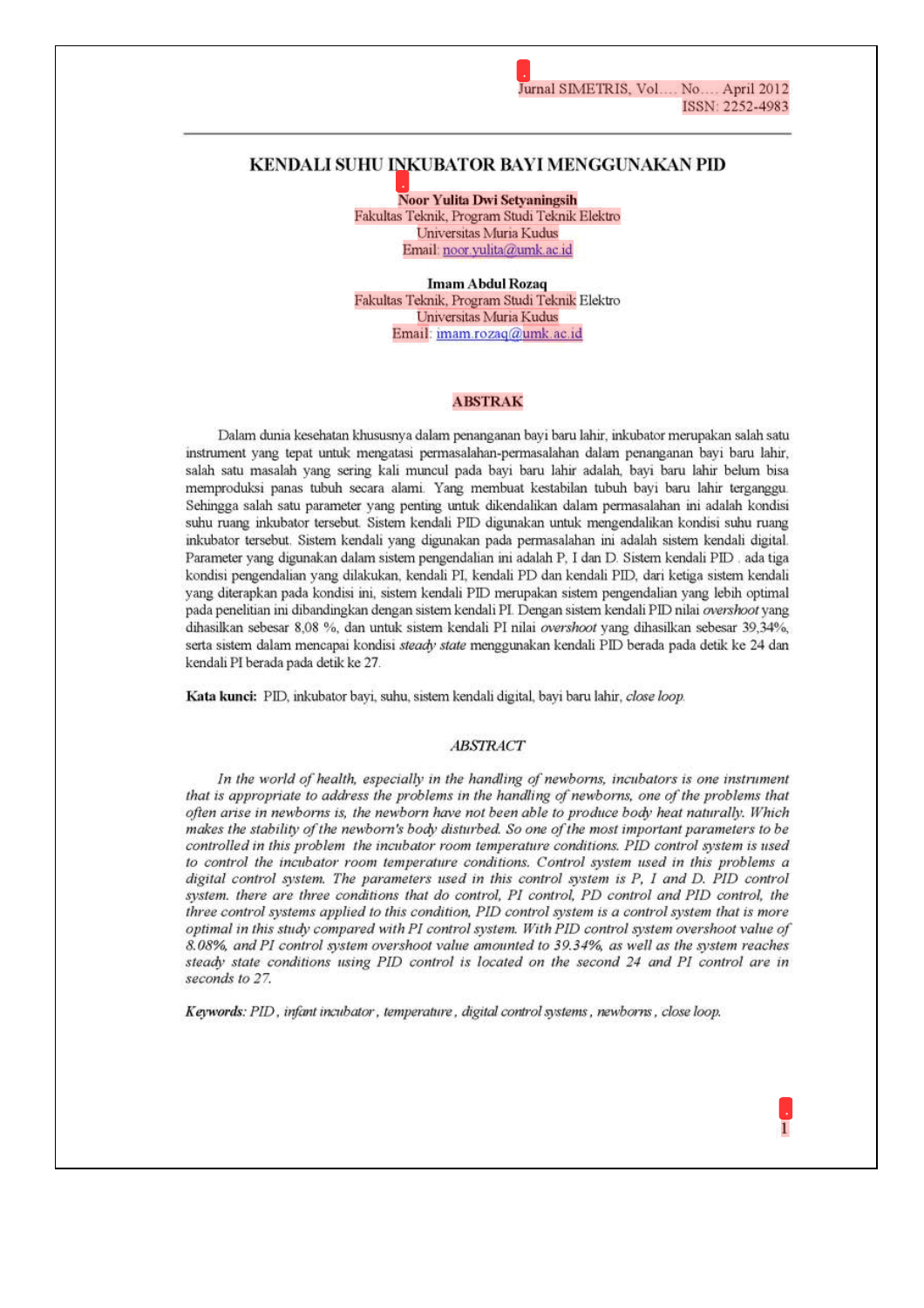#### 1. PENDAHULUAN

Pengendalian suhu yang dilakukan pada inkubator bayi harus memiliki parameter yang jelas. Inkubator Bayi adalah suatu kotak yang dirancang untuk mempertahankan suhu internal yang konstan dengan menggunakan suatu termostrat [1] [2][3]. Bayi prematur mempunyai kesulitan mempertahankan suhu tubuh yang tetap dan mudah terjadi variasi [4], karena bayi prematur merupakan bayi yang lahir dalam kondisi yang tidak normal, bisa karena berat badan bayi dibawah rata rata ukuran bayi normal ataupun umur kandungan yang belum genap 9 bulan [4][2][5]. Bayi yang baru lahir di Indonesia mempunyai dimensi fisik rata-rata dengan panjang bayi 55 cm, lebar dada bayi 45 cm, dan berat bayi 3 kg [6].

Kualitas suatu pengendali ditentukan oleh seberapa baik kinerja pengendali tersebut dalam melakukan proses pengendalian terutama pada bidang kendali yang tergolong sulit [7].

Teknik kendali PID merupakan teknik kendali yang banyak diterapkan di bidang industri pada saat ini [7] [8]. Masing-masing aksi kontrol ini mempunyai keunggulan-keunggulan tertentu, dimana aksi kontrol proporsional mempunyai keunggulan risetime yang cepat, aksi kontrol integral mempunyai keunggulan untuk memperkecil error, dan aksi kontrol derivatif mempunyai keunggulan untuk memperkecil d error atau meredam overshot/undershot [9]. Respon suatu plant dapat diatur edemikian baik melalui pemilihan parameter-parameter kendali yang tepat. Penentuan parameter-parameter kendali melalui perhitungan secara matematis membutuhkan pengetahuan model matematis plant . Pemodelan suatu plant tidak sulit dilakukan selama plant tersebut berorde rendah. Kesulitan akan timbul saat plant yang dimodelkan berorde tinggi. Karena itu, penalaan parameter-parameter PID kurang efektif bila dilakukan melalui perhitungan matematis. Salah satu solusi kesulitan tersebut adalah dengan penalaan PID secara otomatik untuk plant yang akan dikendalikan [10]. Tetapi pengendali konvensional PID ini tidak dapat digunakan untuk variabel yang tidak linear dan tidak dapat digunakan untuk pada pengendali multi variabel. Pada bidang kendali yang mempunyai multi variabel dan non linear malah lebih mudah dikendalikan oleh operator (manusia), tanpa harus mengetahui persamaan atau model matematik dari sistem yang dikendalikan [7]. Elemenelemen kontroler P, I dan D masing masing secara keseluruhan bertujuan untuk mempercepat reaksi sebuah sistem, menghasilkan offset dan menghasilkan perubahan awal yang besar [7] [11] [12].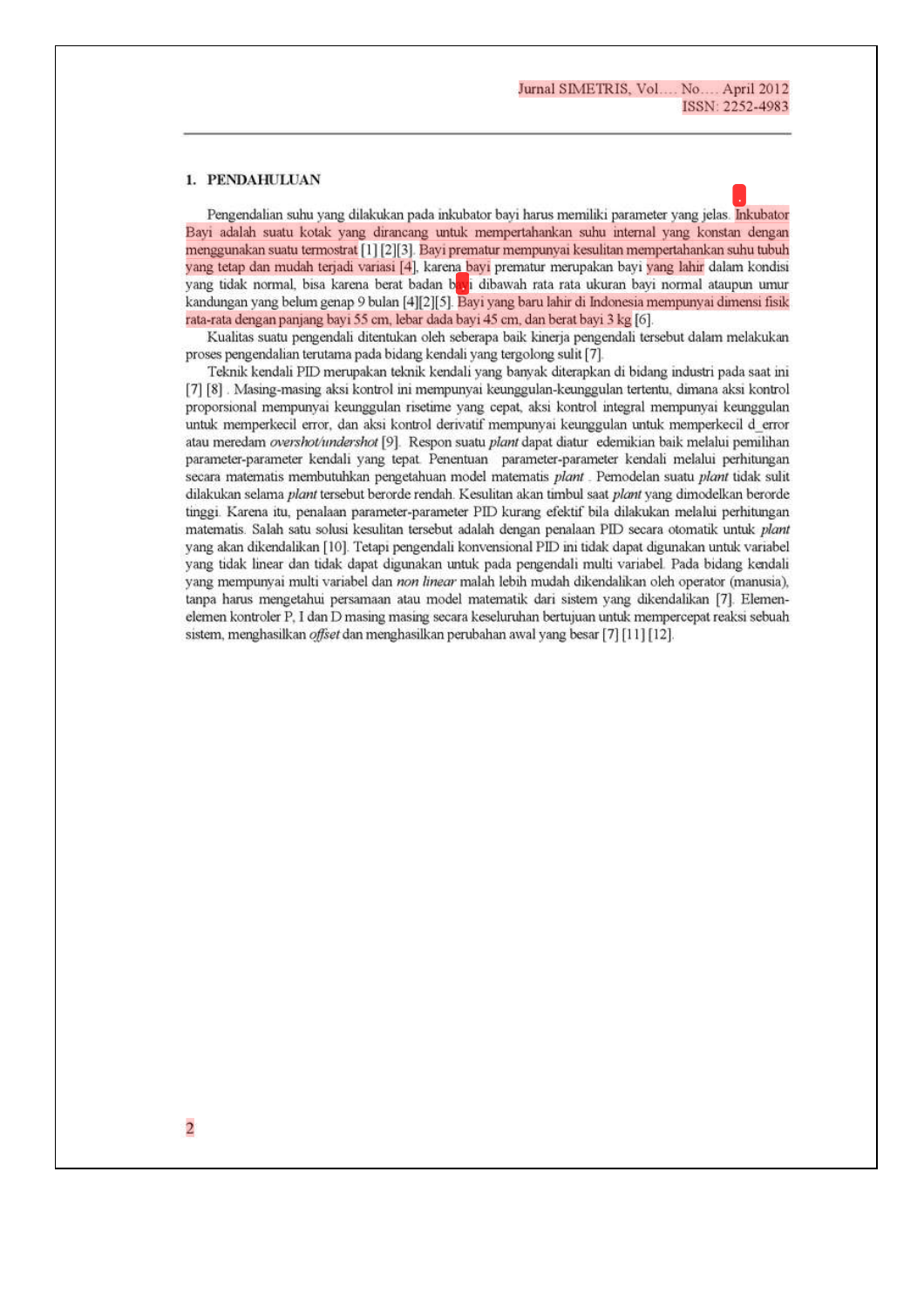#### 2. METODOLOGI PENELITIAN

Adapun urutan yang dilakukan dalam metode ini dapat dilihat di Gambar 1.



Gambar 1. Langkah Penelitian

Dari Gambar 1 dapat dilihat proses penelitian yang dilakukan, pertama yang dilakukan adalah dilakukannya perancangan untuk desain dari plant suhu dengan memanfaatkan simulink pada matlab, adapun untuk desain plant suhu yang digunakan pada penelitian ini merupak dari dari penetian yang sudah ada sebelumnya yaitu penelitian oliveiria, 2005 dengan tema penelitian multiple model identification and control of neonate incubators using laguerre basis. Pilot plant dari inkubator itu sendiri terbuat dari sebuah box yang berbahan akrilik transparan yang memiliki tinggi 50cm, panjang 80cm dan lebar 40cm dimana model suhu yang digunakan dibangun dari dua macam model yaitu model linier dan non linier [13]. Adapun bentuk model suhu yang telah dibangun dalam Simulink matlab dapat dilihat pada Gambar 2.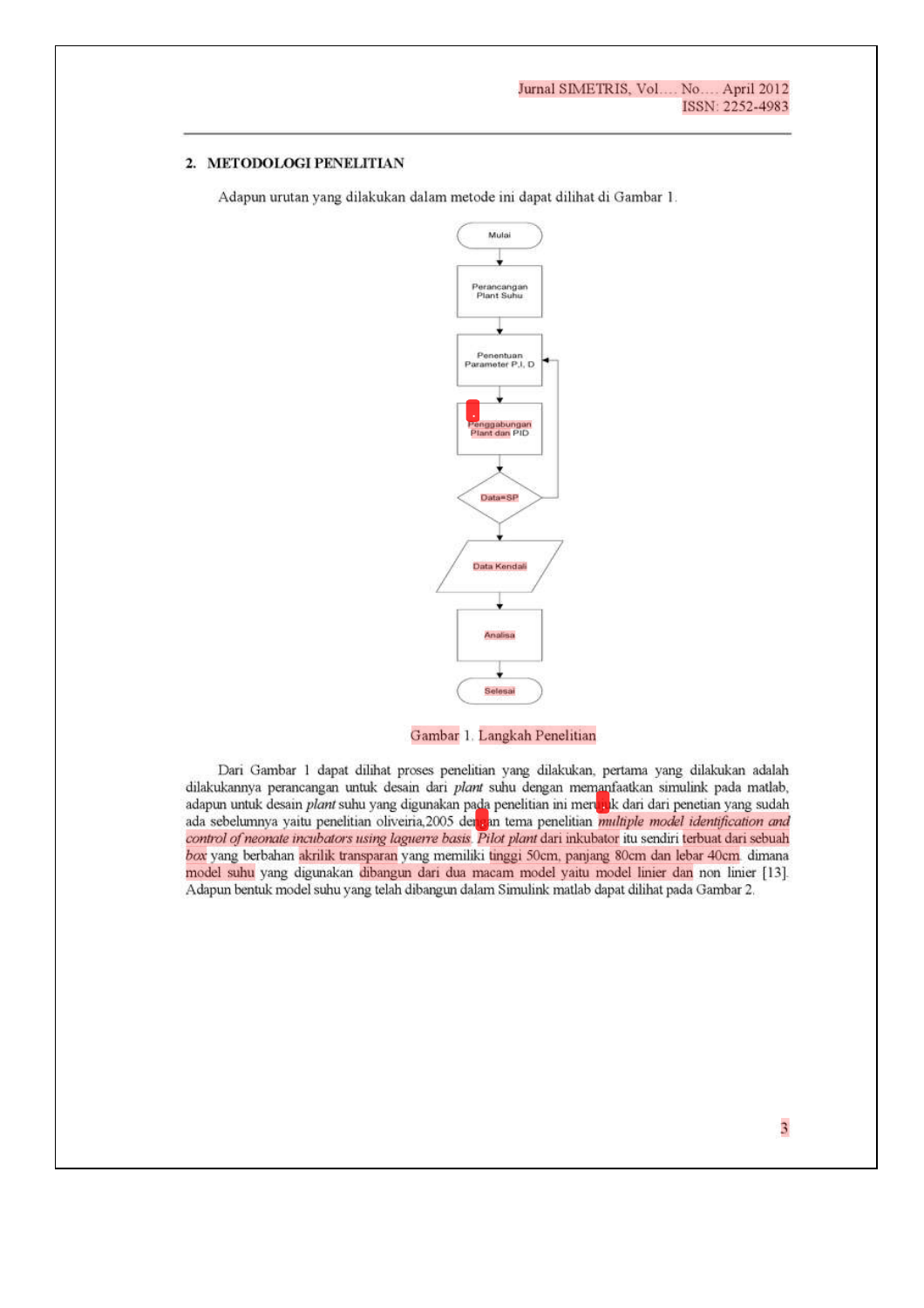#### Jurnal SIMETRIS, Vol.... No.... April 2012 ISSN: 2252-4983



Gambar 2. Model Suhu pada Simulink

Gambar 2 merupakan desain dari model suhu yang digunakan dalam aplikasi simulink. Plant suhu yang digunakan merupakan model diskrit. Adapun persamaan yang digunakan untuk membangun pembuatan model tersebut adalah persamaan berikut,

$$
v(k) = 0.6946 u3(k-2) - 3.3068 u2(k-2) + 4.8351u (k-2)
$$
 (1)

Dengan v(k) merupakan sinyal yang menghubungkan output dari model bagian non-linier dan masukan dari bagian model linier [11]. Selanjutnya setelah mendapatkan model suhu yang ingin dilakukan pengendalian, model ini yang akan digunakan untuk mendapatkan parameter P, I dan D. Penentuan parameter ini memanfaatkan software matlab. Setelah parameter didapat, selanjutnya menggabungkan pengendali PID pada plant, adapun bentuk dari pengendalian ini dapat dilihat pada Gambar 3.



Gambar 3. Kendali PID pada Plant Suhu

Gambar 3 menunjukkan kombinasi kendali PID pada *plant* suhu inkubator, dapat dijelaskan bahwa setting point masuk kemudian kendali PID melakukan proses penentuan parameter, selanjutnya akan digunakan untuk melakukan pengendalian plant.

Jika nilai yang dihasilkan atau PV (Present value) belum memenuhi dari data SP (Setting Point) maka proses akan kembali pada penentuan parameter PID yang digunakan, setelah itu data akan didapatkan dan akan dilakukannya analisa.

#### 3. HASIL DAN PEMBAHASAN

Hasil pengendalian suhu pada inkubator bayi menggunakan sistem kendali PID. Ada beberapa pengendalian yang digunakan, yang pertama adalah menggunakan pengendalian PI, untuk desain kendali dapat dilihat pada Gambar 4 dan hasil pengendalian PI pada Gambar 5. Untuk desain pengendalian PD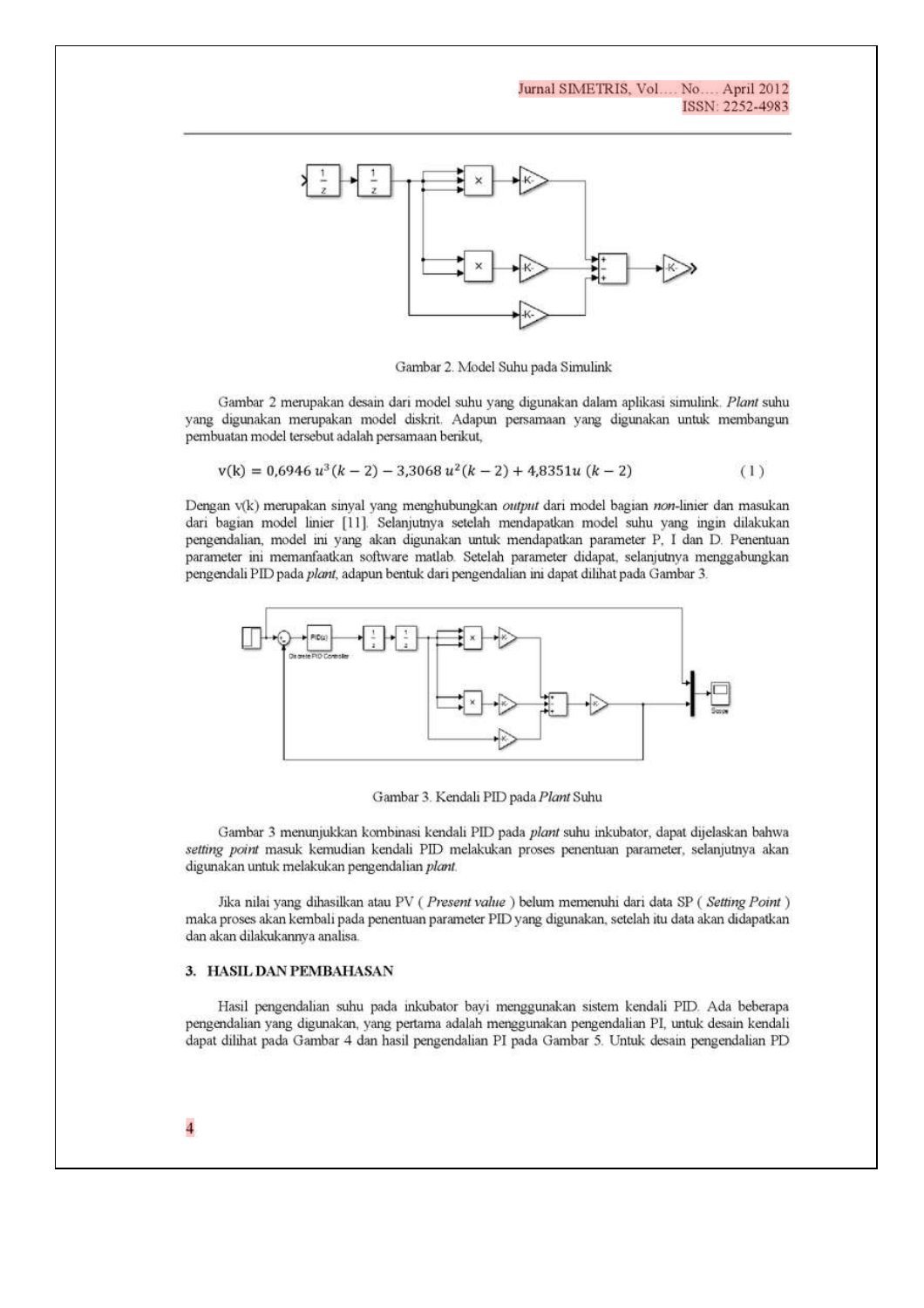dapat dilihat pada Gambar 6 dan hasil pengendalian PD pada Gambar 7. Sedangkan desain pengendalian PID dilihat pada Gambar 8 dan hasil pengendalian PID pada Gambar 9.

Pengendalian pertama yang dilakukan adalah menggunakan pengendalian PI, dengan paramater P = 0,0104448992421577 dan parameter I = 0,0208897984843154. Berikut desain dari pengendalian PI dan hasil Pengendalian PI.



#### Gambar 4. Pengendalian PI



#### Gambar 5. Hasil Pengendalian PI

Gambar 4 merupakan desain dari sistem kendali PI yang merujuk pada persamaan (1). Kemudian Gambar 5 merupakan hasil pengendalian PI yang dilakukan, dimana sumbu X merupakan waktu yang proses pengendalian dan sumbu Y merupakan data suhu pembacaan pada pengendalian. Nilai setting point yang digunakan dalam penelitian ini adalah kondisi 35°C. Adapun hasil pengendalian dengan sistem kendali PI dapat dilihat pada Tabel 1.

|  | Tabel 1. Hasil Pengendalian PI |
|--|--------------------------------|
|  |                                |

| Presentase Overshoot | 39,34%     |
|----------------------|------------|
| Waktu Tunda          | 9 detik    |
| Waktu Naik           | 10 detik   |
| Waktu Puncak         | 12.5 detik |
| Waktu Settling Time  | 27 detik   |
|                      |            |

Dari Tabel 1 dapat dilihat bahwa waktu yang dibutuhkan sistem untuk mengkondisikan keluaran sesuai dengan masukan yang diharapkan menggunakan sistem kendali PI membutuhkan waktu 27 detik, tapi kelemahan dari sistem kendali PI ini nilai overshoot nya masih tinggi yaitu sebesar 39,34%.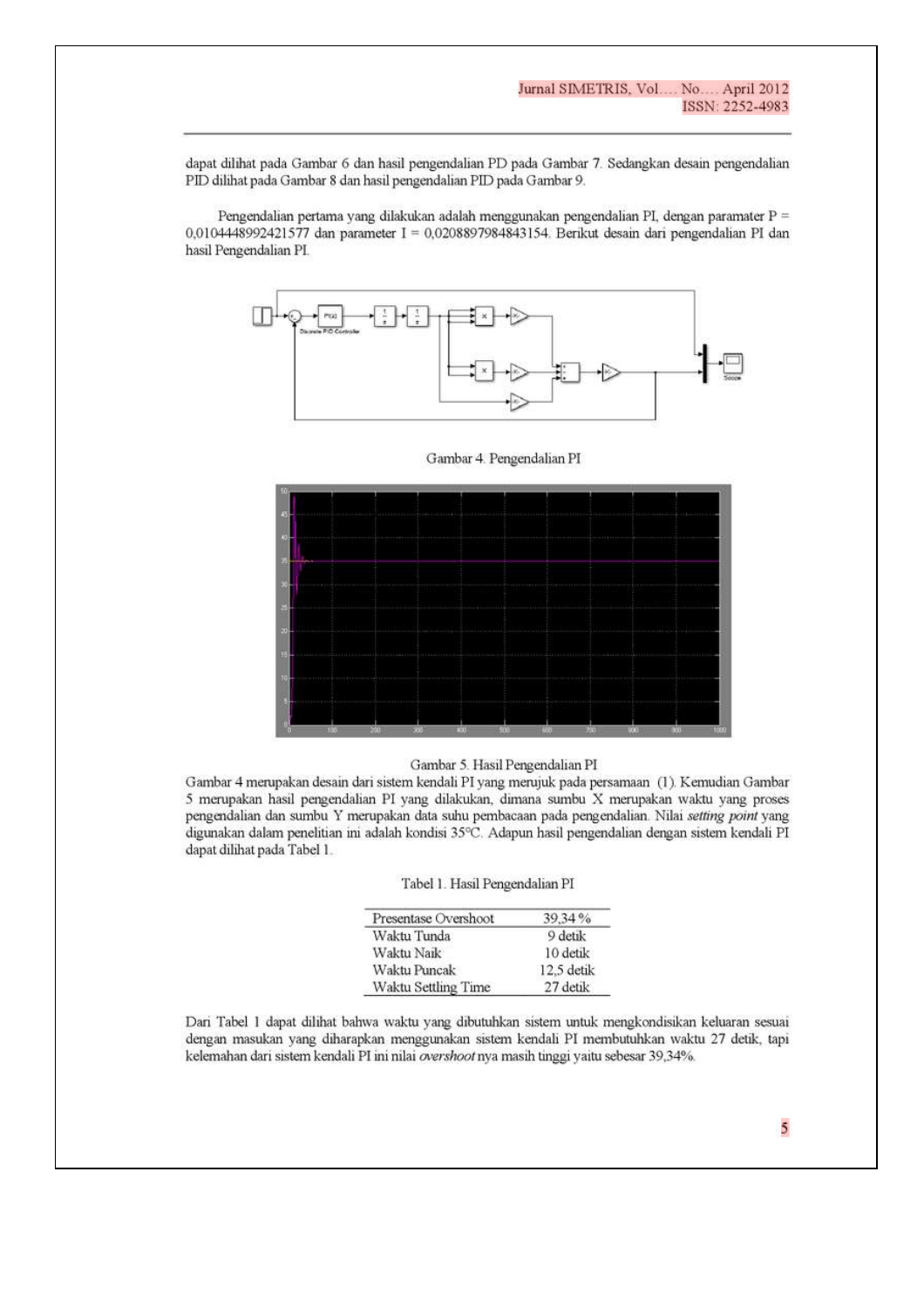#### Jurnal SIMETRIS, Vol.... No.... April 2012 ISSN: 2252-4983

Selanjutnya dengan menggunakan pengendali PD, sistem masih berada pada nilai Setting Point yang sama yaitu 35°C. Berikut adalah desain pengendali PD dan hasilnya.



Gambar 6. Desain Pengendali PD



Gambar 7. Hasil Pengendalian PD

Dari hasil pengendalian PD pada Gambar 7 dapat dilihat bahwa, dengan model suhu yang digunakan ternyata sistem kendali PD tidak bisa diaplikasikan pada model ini, terlihat bahwa sistem tidak dapat mengendalikan sesuai dengan kondisi yang diinginkan.

Terakhir adalah sistem pengendalian PID, berikut desain dan hasil dari pengendalian PID.



Gambar 8. Desain Sistem Kendali PID

 $\overline{6}$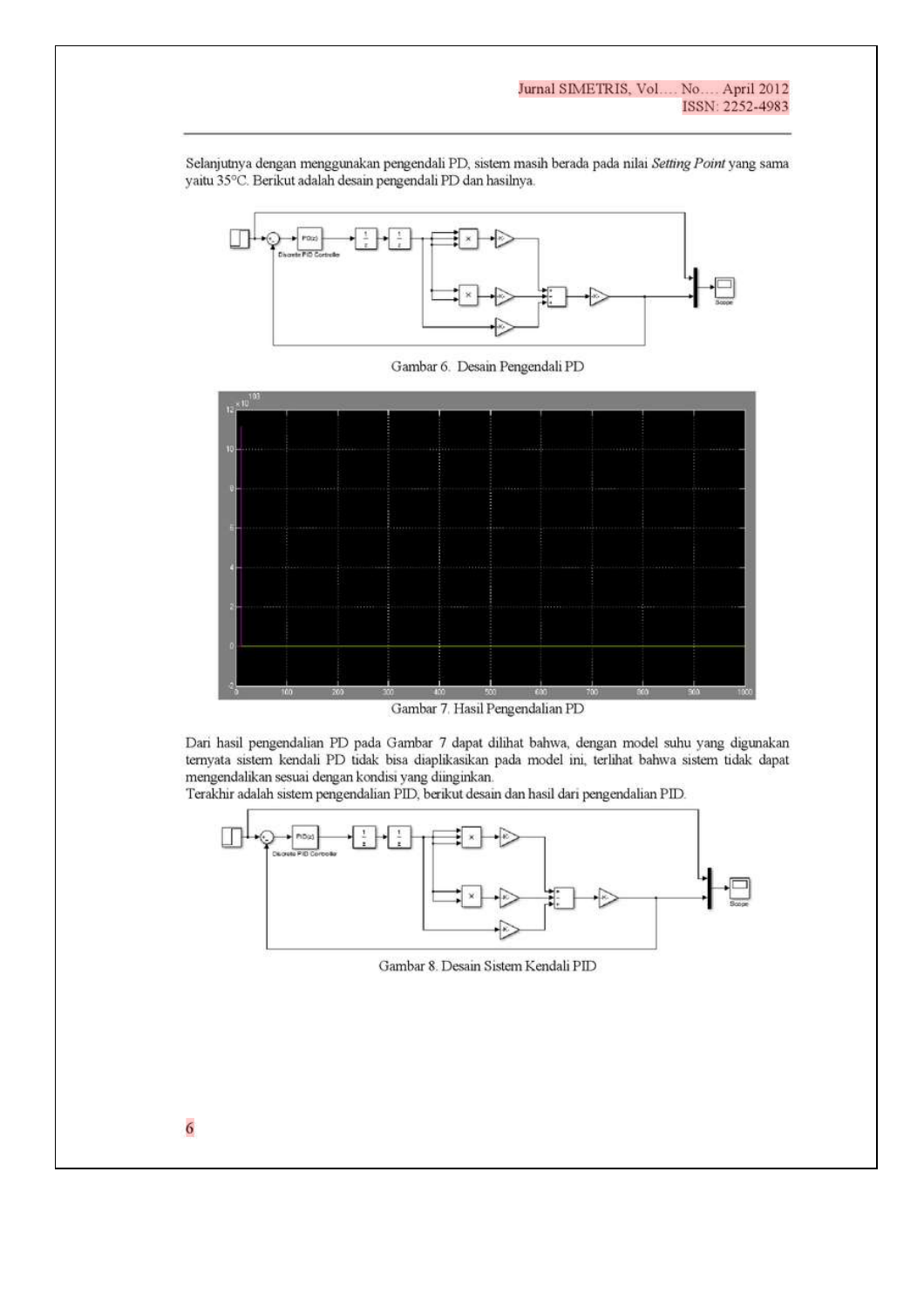

Gambar 9. Hasil Pengendalian PID

Pada pengendalian PID parameter yang digunakan adalah sebagai berikut : Parameter P =  $0.00648020037858366$ , I = 0.0129604007571673, dan D = 0. Adapun hasil dari pengendalian PID dapat dilihat pada Tabel 2.

Tabel 2. Data hasil Pengendalian PID

| Presentase Overshoot | 8.08%      |
|----------------------|------------|
| Waktu Tunda          | 13 detik   |
| Waktu Naik           | 16 detik   |
| Waktu Puncak         | 18.5 detik |
| Waktu Settling Time  | 24 detik   |

Dari Tabel 2 dapat dilihat bahwa sistem ini saat menggunakan kendali PID memiliki waktu pencapaian kondisi steady state lebih cepat dibandingkan dengan kendali PI, yaitu 24 detik, 3 detik lebih cepat dibandingkan dengan kendali PI, serta presentasi overshoot lebih kecil yaitu 8,08 %.

#### 4. KESIMPULAN

Dari penelitian ini dapat disimpulkan bahwa:

- 1. Pada plant suhu yang digunakan dalam penelitian ini hanya bisa dilakukan pengendalian menggunakan sistem kendali PI dan sistem kendali PID.
- 2. Sistem kendali PID merupakan sistem pengendalian yang lebih optimal pada penelitian ini dibandingkan dengan sistem kendali PI.
- 3. Dengan sistem kendali PID nilai overshoot sebesar 8,08 %, sedangakan sistem kendali PI nilai overshoot sebesar 39,34%, serta sistem dalam mencapai kondisi steady state menggunakan kendali PID berada pada detik ke 24 dan kendali PI berada pada detik ke 27.

#### **DAFTAR PUSTAKA**

- $[1]$ E. S. Adhi Ksatria Theopaga, Achmad Rizal, "Design and Implementation Of PID Control Based Baby Incubator," J. Theor. Appl. Inf. Technol., vol. 70, no. 1, pp. 19-24, 2014.
- fitri adi iskandarianto catur darmayanto, "Optimalisasi Kelembaban Udara Pada Tabung  $[2]$ Baby Incubator Melalui Integrasi Pengendalian Temperatur Dan Kelembaban," Surabaya, 2007

Syahrul, "Pengembangan Inkubator Bayi dan Sistem Pemantauan Remote," Tekno  $[3]$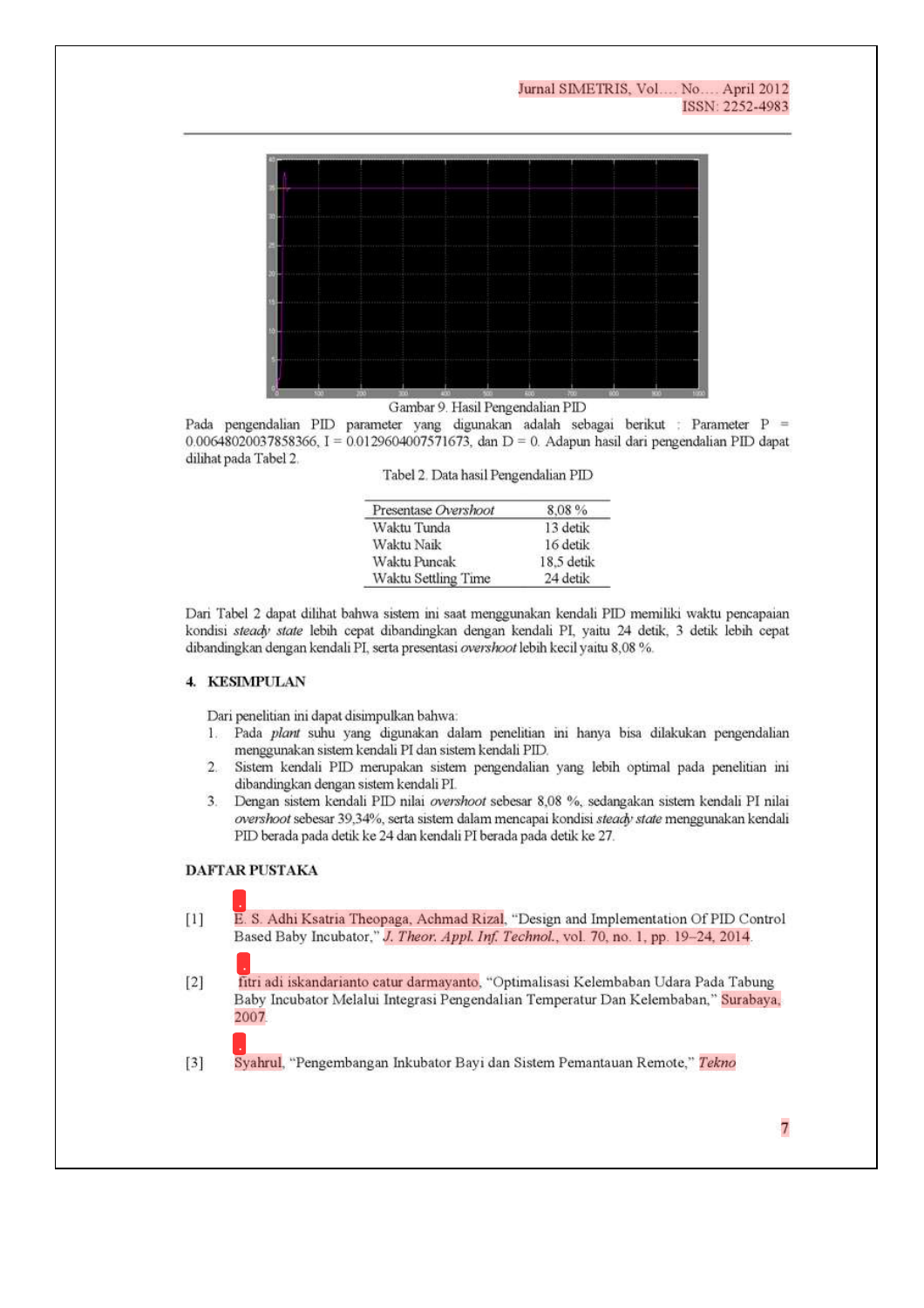Insentif, vol. 6, no. 38, pp. 9-17, 2012.

- $[4]$ M. R. APRIYADI, "Miniatur Pemantau Suhu Inkubator Bayi Berbasis Mikrokontroler Atmega 8535 Dan Jaringan Nirkabel," Jakarta, 2012.
- $[5]$ K. Suprihatin, "Studi Pengaruh Kontak Kulit Ke Kulit Antara Ayah dan BBLR Terhadap Suhu Tubuh Ayah dan Bayinya di Rumah Sakit Umum Daerah Sidoarjo," 2012.
- $[6]$ Budiono, "Desain dan Pembuatan Inkubator Berdasarkan Distribusi Temperatur," J. GAMMA, vol. 2086-3071, no. September, pp. 140-147, 2012.
- $[7]$ D. W. N. Protus Pieter Kalatiku, "Sistem Pengendalian PID yang Diaplikasikan pada Pengendalian Steam Turbin dengan Sigle Variabel Input dan Sigle Output," Smartek, vol. 9, no. 2, pp. 140-154, 2011.
- E. D. Saeful Bahri, Husnibes Muchtar, "Prototipe Sistem Kendali PID dan Monitoring  $[8]$ Temperatur Berbasis Labview," in Seminar Nasional Sains dan Teknologi 2014, 2014, no. November, pp. 1-5.
- $[9]$ S. Bachri, "Sistem kendali Hybrid PID-Logika Fuzzy Pada Pengaturan Kecepatan Motor DC," Makara Teknol., vol. 8, no. 1, pp. 25-34, 2004.
- $[10]$ W. Eka Candra Wijaya, Iwan Setiawan, "Auto Tuning PID Berbasis Metode Osilasi Ziegler-Nichols Menggunakan Mikrokontroler AT89S52 pada Pengendalian Suhu," Semarang.
- $[11]$ R. E. Ak and E. Iskandar, "Implementasi Sistem Navigasi Behavior Based dan Kontroler PID pada Manuver Robot Maze."
- $[12]$ D. I. Pt, E. Nusa, and G. Gresik, "Perancangan Sistem Pengendalian Temperatur pada Reboiler Metanol Recovery Menggunakan Fuzzy Gain Scheduling-PID di PT Eterindo Nusa Graha Gresik," Surabaya.
- $[13]$ G. H. C. Oliveira, M. F. Amorim, K. J. Latawiec, C. Pr, and B. Zip, "Multiple Model Identification And Control Of Neonate Incubators Using Laguerre Basis," 2005.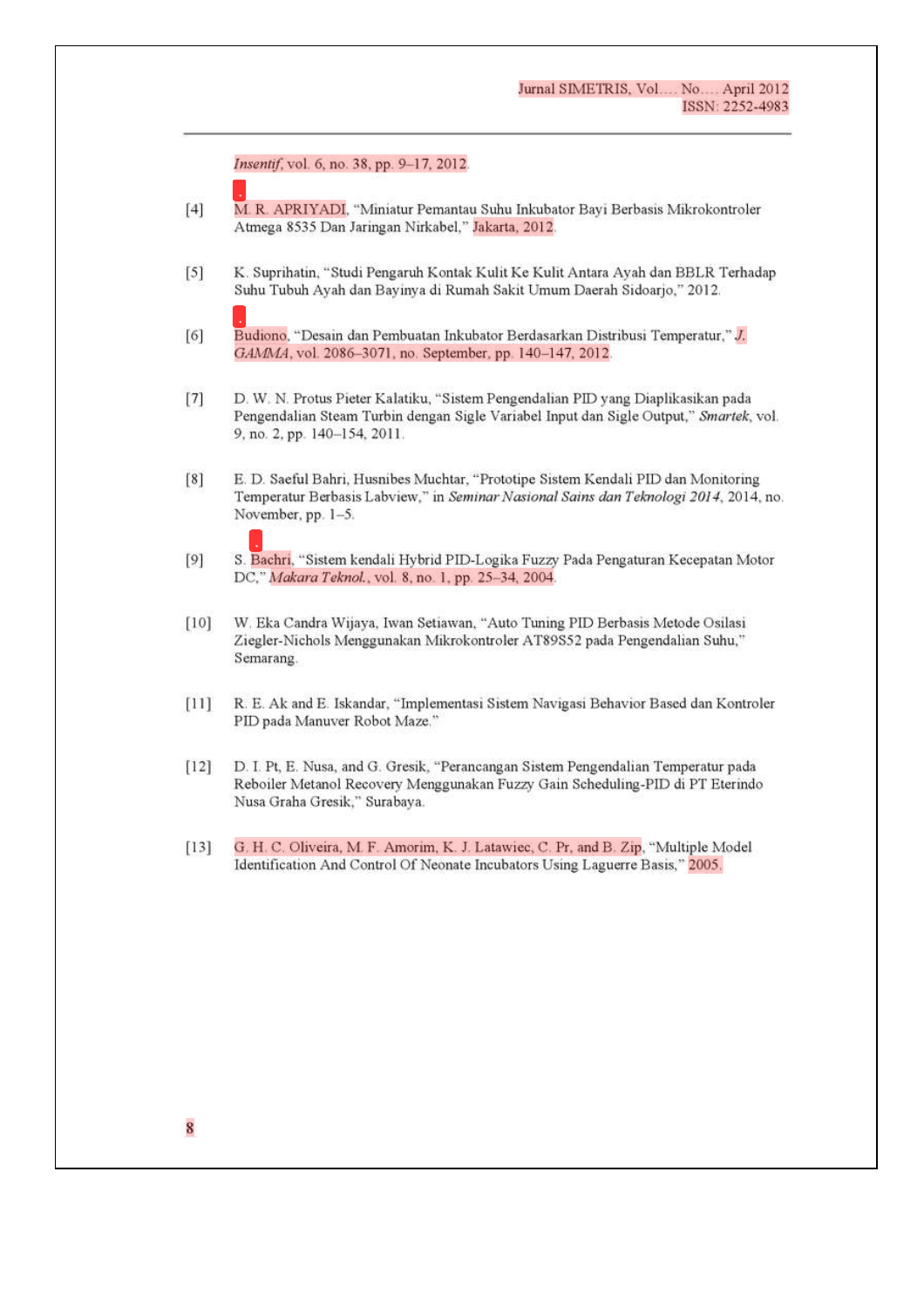# Noor Yulita, Dwi Setyaningsih dan Imam Abdul Rozaq - KENDALI SUHU INKUBATOR BAYI MENGGUNAKAN PID

#### ORIGINALITY REPORT



5% *Submitted to Universitas Muria Kudus on 2016-03-22*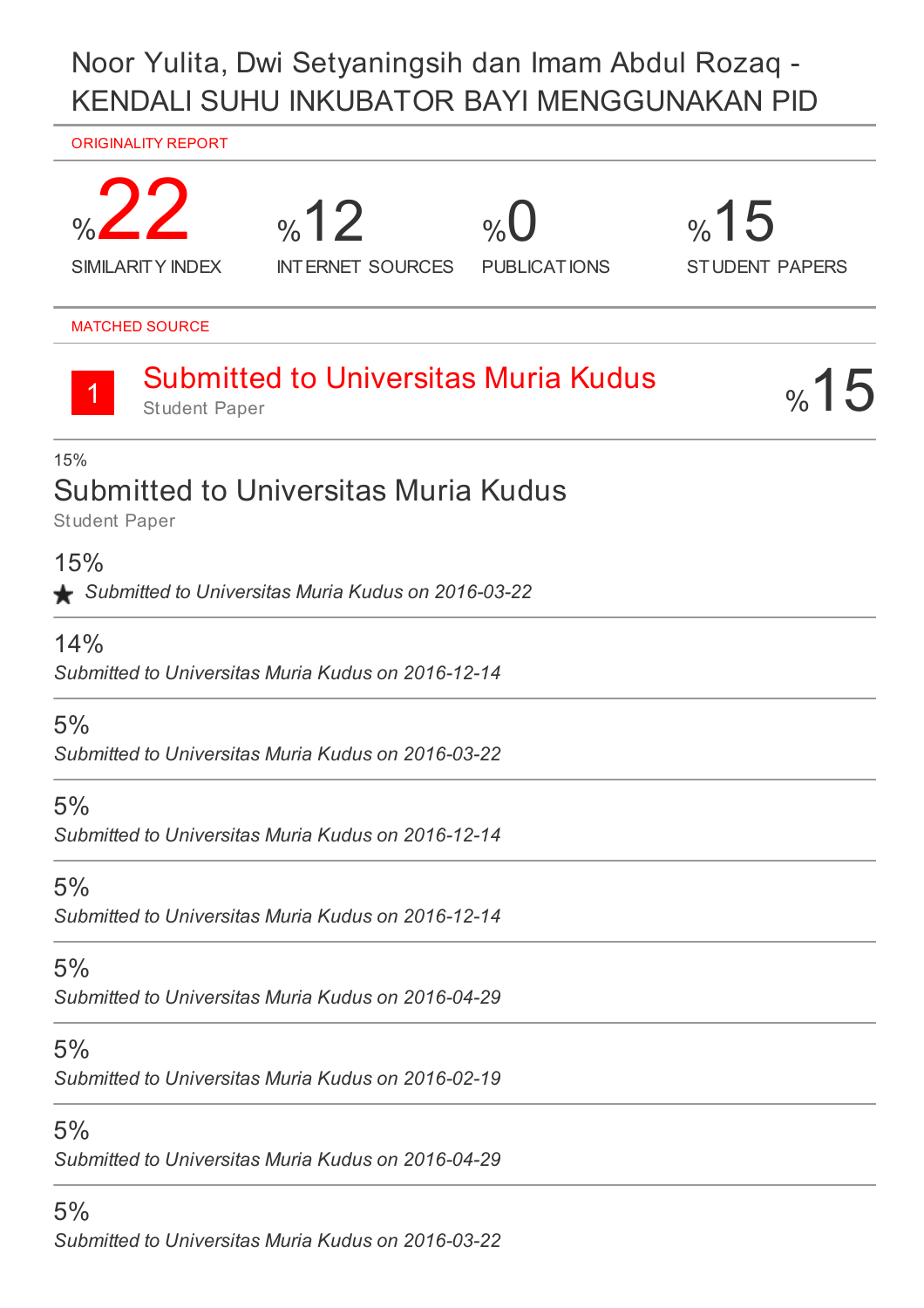### 5%

*Submitted to Universitas Muria Kudus on 2016-04-29*

#### 5%

*Submitted to Universitas Muria Kudus on 2016-04-29*

#### 5%

*Submitted to Universitas Muria Kudus on 2016-03-21*

#### 5%

*Submitted to Universitas Muria Kudus on 2016-03-22*

### 5%

*Submitted to Universitas Muria Kudus on 2016-04-29*

### $4%$

*Submitted to Universitas Muria Kudus on 2016-11-27*

#### 4%

*Submitted to Universitas Muria Kudus on 2016-10-14*

### 4%

*Submitted to Universitas Muria Kudus on 2016-03-22*

#### $4%$

*Submitted to Universitas Muria Kudus on 2016-10-14*

### 4%

*Submitted to Universitas Muria Kudus on 2016-03-21*

### $4%$

*Submitted to Universitas Muria Kudus on 2016-03-21*

#### $4%$

*Submitted to Universitas Muria Kudus on 2016-03-22*

### $4%$

*Submitted to Universitas Muria Kudus on 2016-03-21*

### $4%$

*Submitted to Universitas Muria Kudus on 2016-02-10*

### $4%$

*Submitted to Universitas Muria Kudus on 2016-03-22*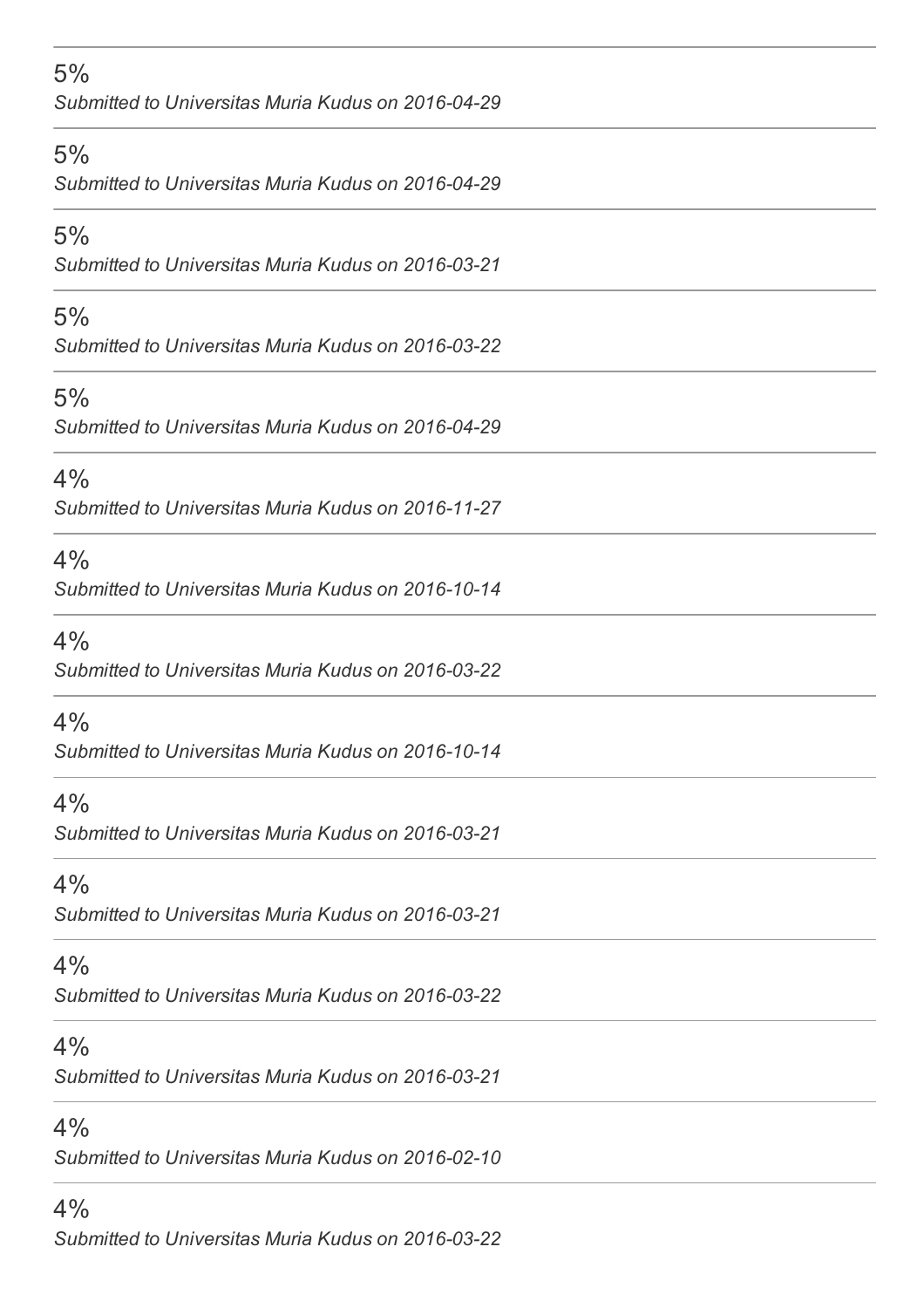### 4%

*Submitted to Universitas Muria Kudus on 2016-03-21*

#### 3%

*Submitted to Universitas Muria Kudus on 2016-02-13*

#### 3%

*Submitted to Universitas Muria Kudus on 2016-03-22*

### 3%

*Submitted to Universitas Muria Kudus on 2016-03-21*

# 3%

*Submitted to Universitas Muria Kudus on 2016-03-21*

# 3%

*Submitted to Universitas Muria Kudus on 2016-03-21*

# 3%

*Submitted to Universitas Muria Kudus on 2016-03-22*

# 3%

*Submitted to Universitas Muria Kudus on 2016-03-31*

# 3%

*Submitted to Universitas Muria Kudus on 2016-03-31*

# 3%

*Submitted to Universitas Muria Kudus on 2016-03-22*

# 3%

*Submitted to Universitas Muria Kudus on 2016-03-31*

### 3%

*Submitted to Universitas Muria Kudus on 2016-08-18*

# 3%

*Submitted to Universitas Muria Kudus on 2016-11-24*

# 3%

*Submitted to Universitas Muria Kudus on 2016-03-21*

# 3%

*Submitted to Universitas Muria Kudus on 2016-10-14*